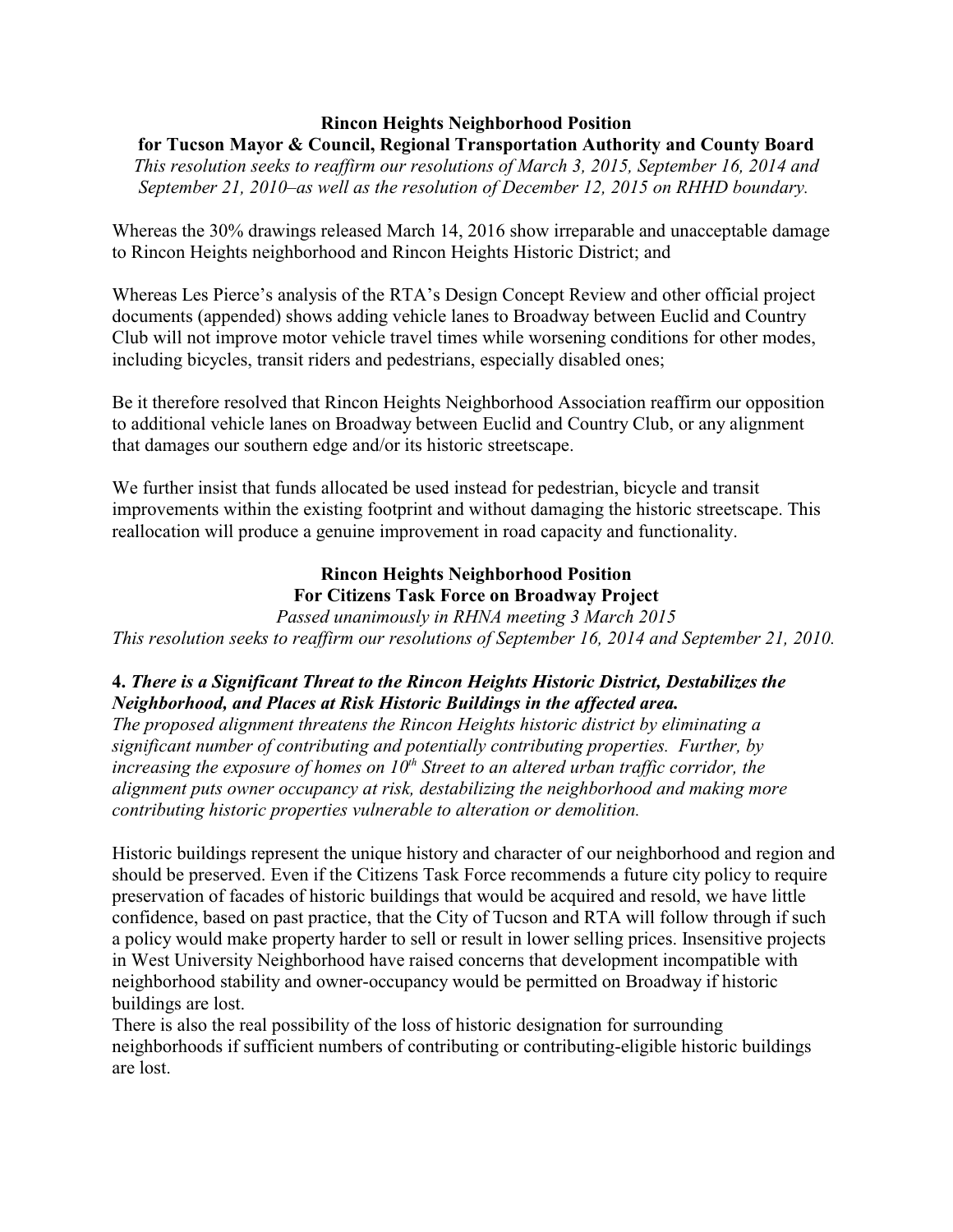# **Rincon Heights Neighborhood Position For Citizens Task Force on Broadway Project**

passed unanimously in RHNA meeting 16 September 2014

This resolution seeks to reaffirm our resolution of September 21, 2010. It is intended to give support and guidance to our Rincon Heights Neighborhood Association President, who is a member of the Citizens Task Force that is examining and weighing in to the Mayor and City Council on plans for Broadway widening.

**This resolution affirms the 2010 Rincon Heights Neighborhood Association position that the Broadway street improvement project should be completed within the current street width, with some small exceptions at intersections or for strategic bus pullouts. We oppose widening Broadway to 3 lanes in each direction.** 

**This resolution affirms that we, The Rincon Heights Neighborhood Association, do not want and do not support the current plan. As stewards of our neighborhood, central Tucson, and of the larger Tucson metropolitan area, we believe that the proposed design is not congruent with our vision of the future for Tucson and is indeed counterproductive to the vitality of central Tucson and its businesses.** 

**We urge the Mayor and City Council to reject the current design that would destroy large numbers of current businesses.**

### **Input Has Been Requested**

The Citizen Task Force process began in June 2012 to gather input from stakeholders. The stakeholders have expressed themselves in four stakeholder meetings attended by hundreds of people from within and outside the study area. The consensus of these citizens is that any design improvements must fit inside the current street width and must preserve the existing historic and architecturally significant structures along Broadway.

RHNA's position is consistent with extensive public comments on the project at meetings designed for public input. Opposition to the widening plan is also the position of the Sam Hughes Neighborhood Association. The city of Tucson has asked for our input on the current plan that specifies significant widening and destruction of properties on both sides of Broadway from Country Club to Euclid.

### **This resolution affirms that we do not want and do not support the current plan.**

### **Reason for This Position**

Here is why the current plan for widening Broadway to 3 lanes in each direction should be opposed:

### **1. Evidence is Lacking for the Need to Widen Broadway**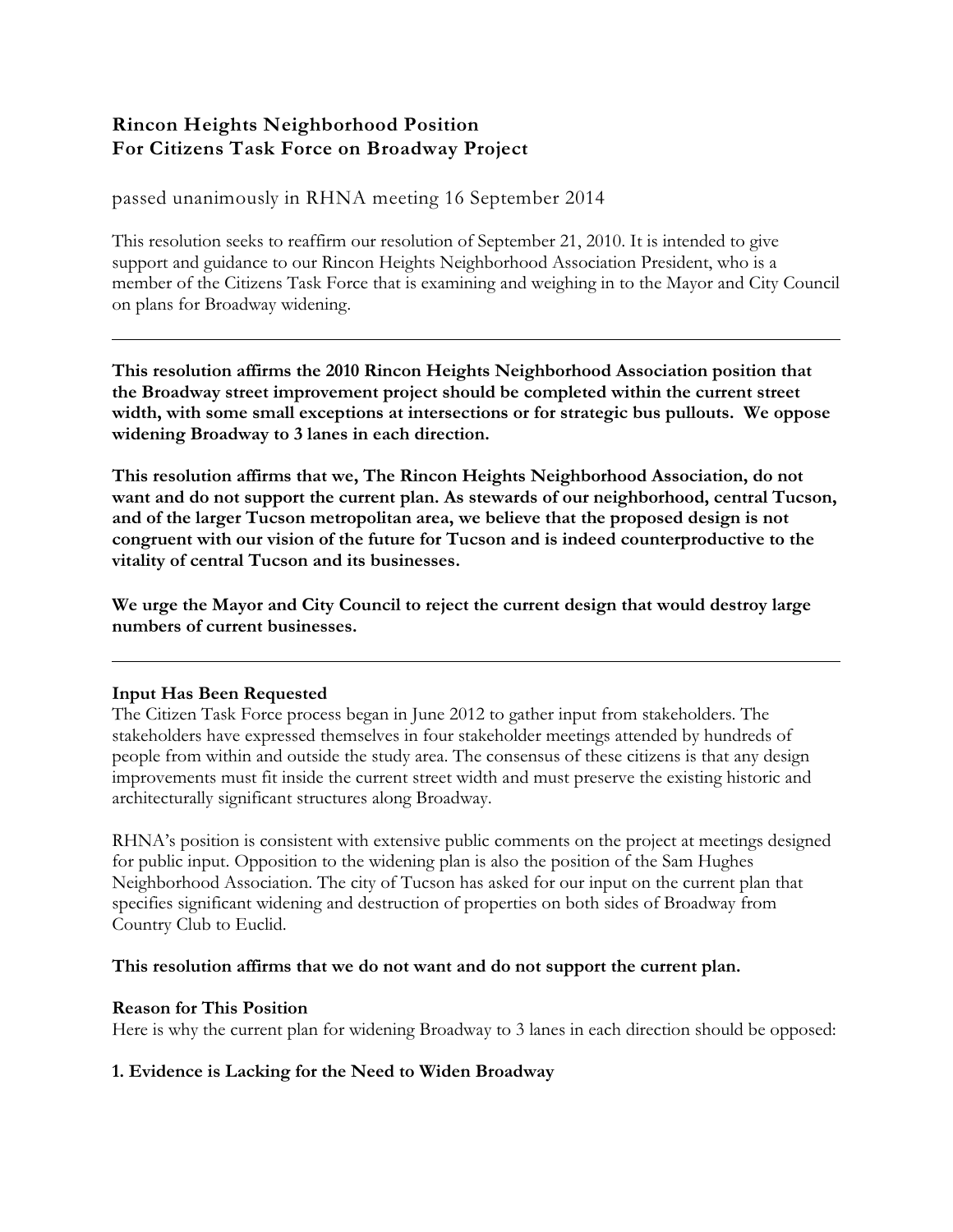Current growth projections indicate that past traffic estimates were overstated. Data the Citizens Task Force has received indicates that traffic counts inside the project area have decreased by over 15% since 2010. Our youngest generations are driving even less. The significantly increased traffic on Broadway projected for 2040 (the justification for the project) must now be viewed skeptically. If the serious traffic problem meant to be solved by this widening does not exist, then why do it? We need evidence-based decision making.

## **2. Traffic Flow Can be Significantly Improved Within the Current Broadway Street Footprint**

This can be done by improvements at intersections, traffic signal synchronization, and improved sidewalks. Minimal widening at intersections or for strategically placed bus pullouts may be useful and is worth considering, as long as most of the current footprint is preserved.

## **2. Public Input is Not Reflected in the Current Design Options**

Well-attended public meetings have consistently reflected the desire of stakeholders for improvements in the narrowest footprint possible, preserving historic buildings and current locally owned businesses. This input has been ignored in the current design plans.

### **3. The Project Does Not Enjoy Wide Support and There Was No Voter "Mandate"**

The Broadway project (project #17) was not the only item on the 2006 ballot measure. Although the measure passed, not every voter wanted every project, nor was there an opportunity to prioritize projects. It was all or nothing. The public meetings indicate that there is little support for a wider Broadway today. There is also little evidence of support in 2005 when the project was placed on the RTA ballot and indeed there was significant opposition to this particular project at that time.

### **4. There is a Significant Risk to Historic Buildings**

Historic buildings represent the unique history and character of our neighborhood and region and should be preserved. Even if the Citizens Task Force recommends a future city policy to require preservation of facades of historic buildings that would be acquired and resold, we have little confidence, based on past practice, that the City of Tucson and RTA will follow through if such a policy would make property harder to sell or result in lower selling prices. Insensitive projects in West University Neighborhood have raised concerns that development incompatible with neighborhood stability and owner-occupancy would be permitted on Broadway if historic buildings are lost.

There is also the real possibility of the loss of historic designation for surrounding neighborhoods if sufficient numbers of contributing or contributing-eligible historic buildings are lost.

### **5. The Sense of Place of Broadway as a Destination is at Risk**

Stakeholders and the Citizens Task Force have received no assurances and no concrete plans have been presented to retain or increase the type of small locally owned businesses that exist currently. These businesses provide human scale services, entertainment, and dining. Zoning has already been granted to allow Brake Masters to replace residences with a large new shop on the northeast corner of Broadway and Campbell. More disturbing is the nature of the new developments on the south side of Broadway with new chain stores such as Sonic, Family Dollar, and Office Max. These are not the type of businesses that attract cyclists, pedestrians, or transit riders to the area, nor do they it enrich neighborhoods. The unique nature of the Broadway corridor is at risk.